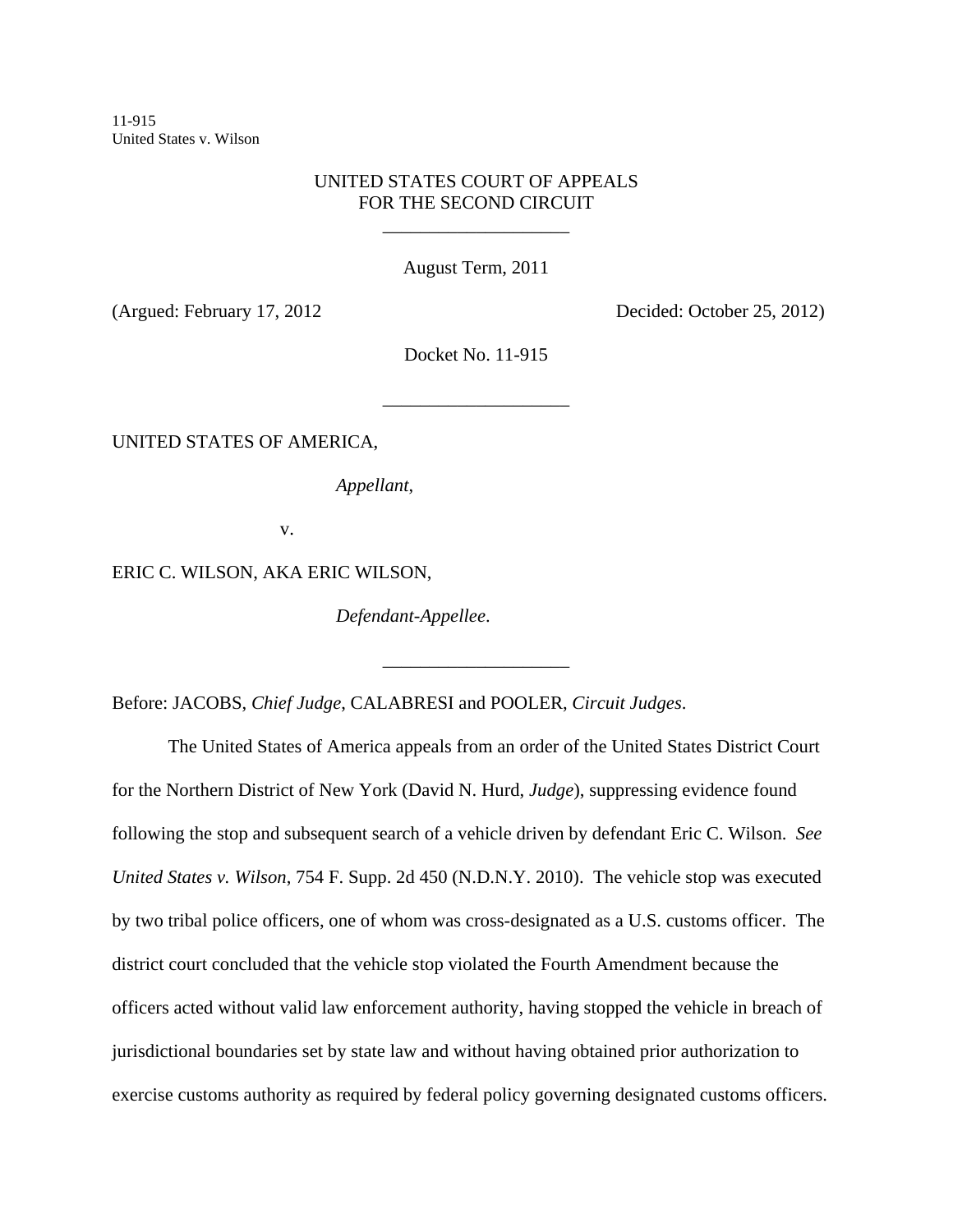On appeal, the government does not dispute that the officers stopped Wilson in violation of state law and federal policy but argues that neither breach violates the Fourth Amendment. We hold that the violation of the federal policy governing designated customs officers did not violate the Fourth Amendment, and that the stop and subsequent search comported with the Fourth Amendment because they were justified by probable cause. We do not reach the question whether the stop was also a constitutional exercise of the officers' New York police authority.

\_\_\_\_\_\_\_\_\_\_\_\_\_\_\_\_\_\_\_\_

Reversed and remanded.

BRENDA K. SANNES, Assistant United States Attorney, Northern District of New York (Richard S. Hartunian, United States Attorney, Elizabeth Horsman, Assistant United States Attorney, *on the brief*), Syracuse, N.Y., *for Appellant*.

MICHAEL RHODES-DEVEY, Albany, N.Y., *for Appellee*.

MARSHA K. SCHMIDT, Hobbs, Straus, Dean & Walker, LLP (John Tabinaca Plata, *on the brief*), Washington, D.C., *for Amicus Curiae St. Regis Mohawk Tribe*.

*POOLER*, Circuit Judge:

The United States of America appeals from an order of the United States District Court for the Northern District of New York (David N. Hurd, *Judge*), suppressing evidence found following the stop and subsequent search of a vehicle driven by defendant Eric C. Wilson. *See United States v. Wilson*, 754 F. Supp. 2d 450 (N.D.N.Y. 2010). The vehicle stop was executed by two officers of the St. Regis Mohawk Police Department ("SRMPD"), one of whom was also cross-designated as a U.S. customs officer by the Department of Homeland Security U.S. Immigration and Customs Enforcement ("ICE"). The district court held that the vehicle stop violated the Fourth Amendment because the officers lacked the authority to act as law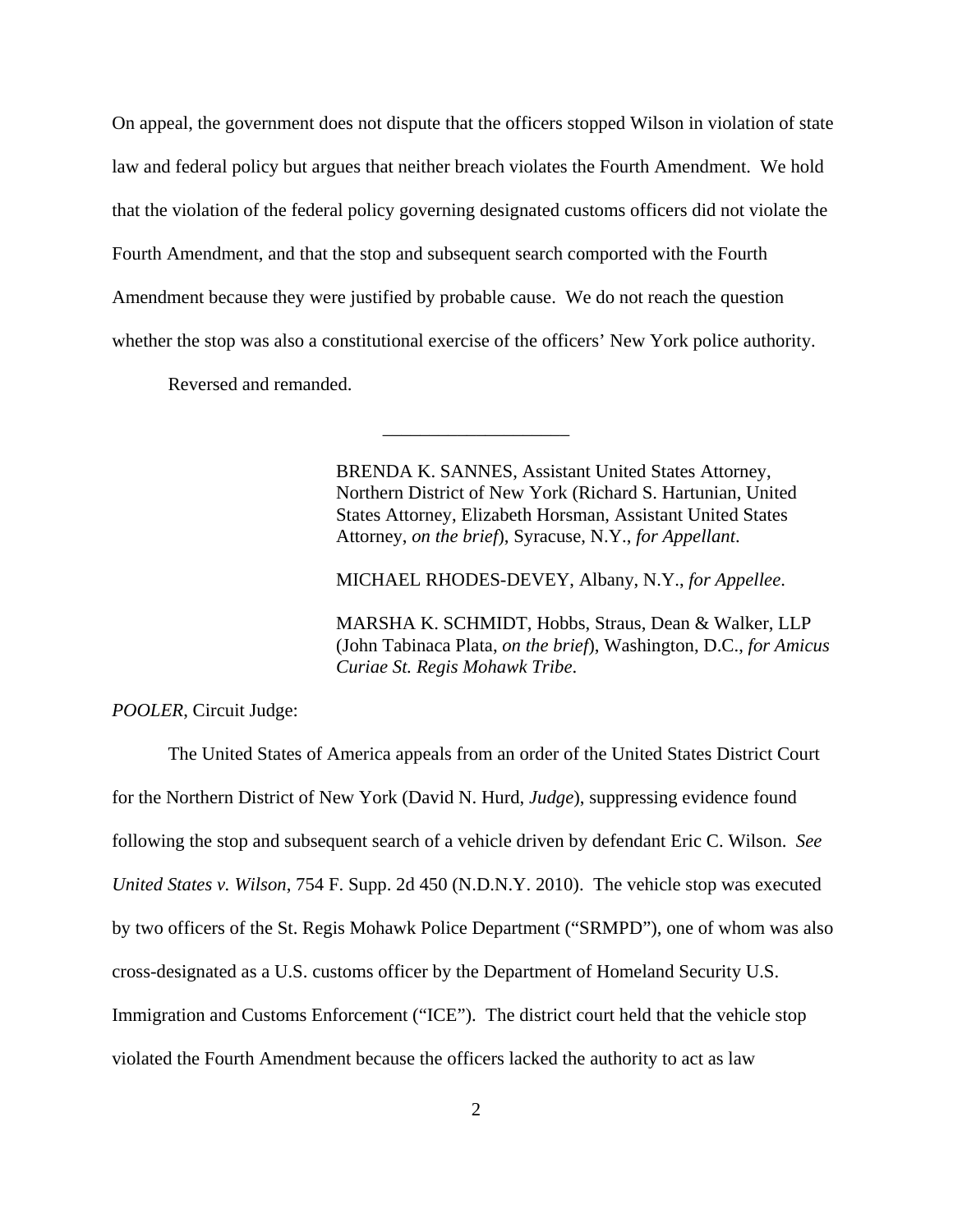enforcement officers at the time of the stop. The court reasoned that the officers could not validly act as police officers under New York law because they stopped the vehicle outside their territorial jurisdiction and that they could not validly exercise customs authority because they had not obtained prior authorization as required by ICE policy governing designated customs officers.

On appeal, the government does not dispute the district court's determinations that the officers stopped Wilson in violation of New York law and ICE policy. The government instead argues that neither breach violates the Fourth Amendment because, under *Virginia v. Moore*, 553 U.S. 164, 172 (2008), the Fourth Amendment does not incorporate state law or agency procedures or requirements. We hold that the violation of the ICE policy requiring prior authorization did not affect the constitutionality of the stop under the Fourth Amendment and that the stop and subsequent search comported with the Fourth Amendment because they were justified by probable cause. Accordingly, we reverse the decision of the district court. Because we determine that the stop was a constitutional exercise of designated customs authority, we do not decide whether the stop was also a constitutional exercise of New York police authority.

#### **BACKGROUND**

Defendant Eric Wilson was arrested following a vehicle stop by Detective Sergeant Matthew Rourke and Investigator Peter Barnes of the SRMPD near the United States-Canada border in northern New York, just outside the St. Regis Mohawk reservation.<sup>1</sup> Two U.S. Border

<sup>&</sup>lt;sup>1</sup> It was undisputed below that the vehicle stop took place outside St. Regis Territory, and the district court proceeded on basis of that stipulation. *See Wilson*, 754 F. Supp. 2d at 454. On appeal, amicus curiae St. Regis has informed this court that these locations are within territory that is the subject of a pending land dispute between St. Regis and the State of New York. *See Canadian St. Regis Band of Mohawk Indians v. New York*, No. 5:82-cv-783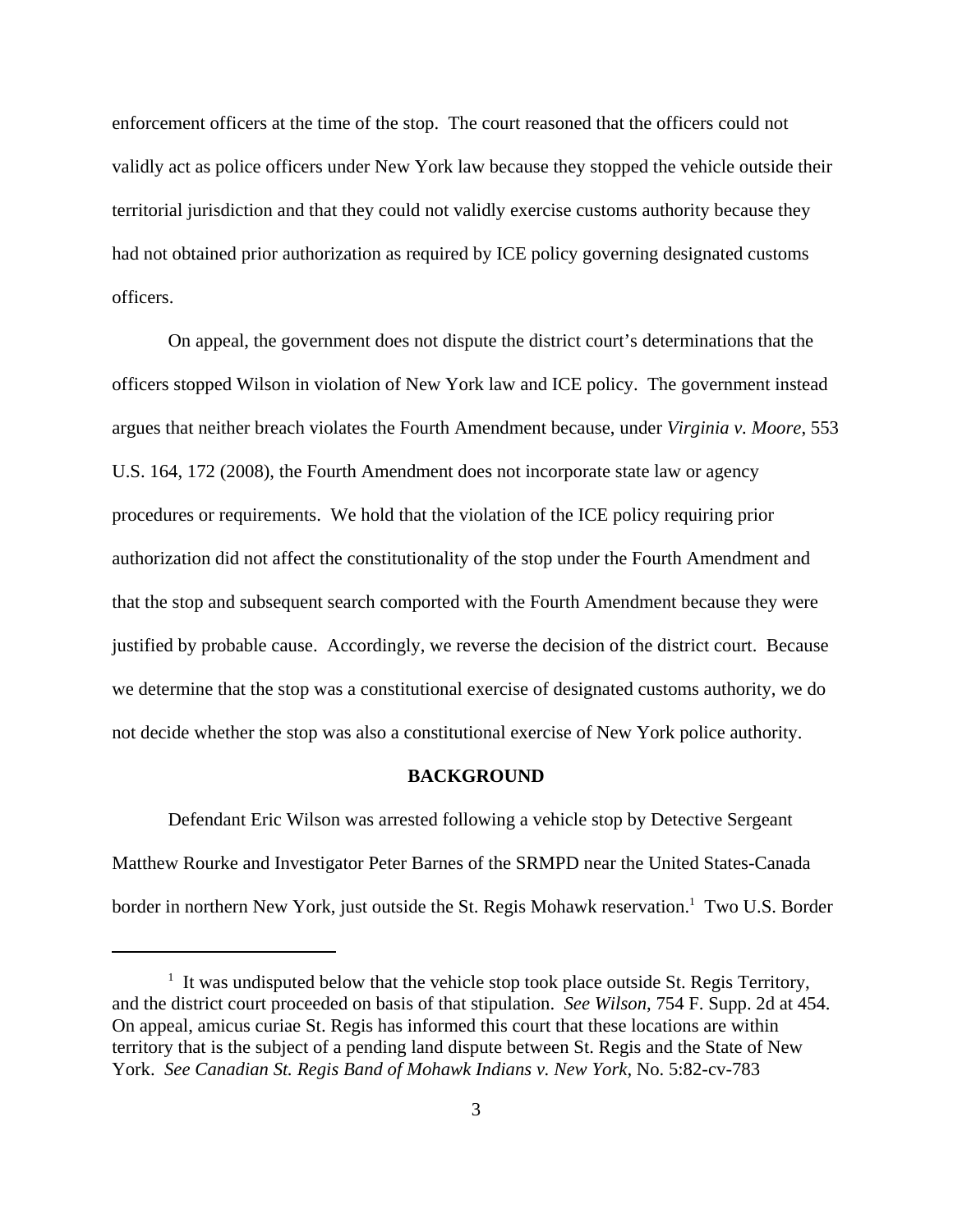Patrol agents arrived on the scene and searched the vehicle, turning up three duffel bags filled with marijuana. The agents took Wilson into custody. A grand jury indicted Wilson on one count of possession with intent to distribute fifty kilograms or more of marijuana, in violation of 21 U.S.C. § 841(a)(1).

**I.**

Wilson moved to suppress the evidence obtained in the search of his vehicle as the fruit of an unconstitutional vehicle stop and search.The district court held an evidentiary hearing, and made the following findings.

#### **A.**

The St. Regis Mohawk Reservation (the "Reservation") abuts the border between the United States and Canada. The Reservation is part of the Akwesasne Mohawk Territory, which extends over the border to include the Akwesasne Mohawk reservation in Canada. At certain points within the Territory, a vehicle can travel to and from the United States without passing through a port of entry designated by U.S. Customs.

Wilson is a citizen of the United States. At the time of the vehicle stop, his driver's license indicated that he lived in St. Regis Falls, New York. St. Regis Falls lies approximately 45 minutes southwest of the location of the vehicle stop. Wilson is not a member of a federally recognized tribe in the United States, nor does he have any equivalent status in Canada.

<sup>(</sup>N.D.N.Y. filed July 27, 1982)*.* The parties acknowledge the dispute but do not request remand for fact-finding on this issue. As explained below, whether vehicle stop took place outside St. Regis territory does not affect the outcome of this appeal. For the purposes of this appeal, we assume that these locations were outside St. Regis territory, but we express no view as to whether this assumption is correct either as a legal or factual matter.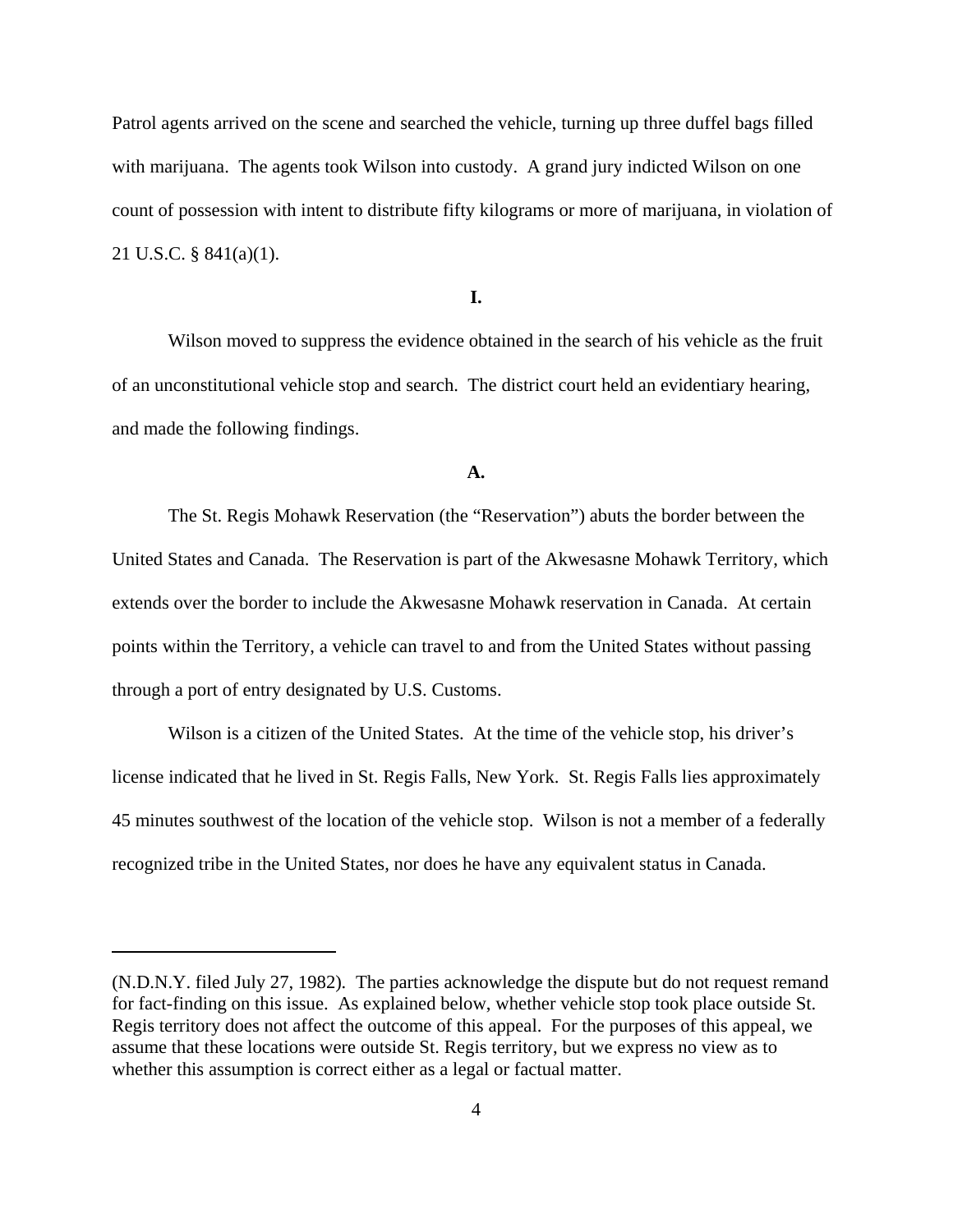Sgt. Matthew Rourke and Inv. Peter Barnes were officers of the SRMPD, the tribal police department for the St. Regis Mohawk tribe. Under New York law, members of the SRMPD had full authority to act as New York police officers within the boundaries of the St. Regis Reservation, *see* N.Y. Indian Law § 114(1), (2); N.Y. Crim. Proc. Law § 1.20(34)(u), but beyond the reservation they were without authority to "exercise the duties or functions of a police officer" (subject to limited exceptions not relevant here), *see* N.Y. Indian Law § 114(8).

In addition, Sgt. Rourke was one of two SRMPD officers cross-designated as a U.S. customs officer by ICE.*See* 19 U.S.C. § 1401(i) (providing for cross-designation of customs officers).<sup>2</sup> At the suppression hearing, the district court received into evidence the form designating Rourke a customs officer ("Designation form"), an ICE Office of Investigations Directive ("ICE Directive") outlining policies governing designated customs officers, and an excerpt from the Memorandum of Understanding ICE executed with the SRMPD concerning the designation ("MOA"). Wilson stipulated at the suppression hearing that this designation paperwork was in order.

The Designation form, ICE Directive, and MOA set forth the guidelines for Rourke's use of his customs authority. The Designation form provided that Rourke was "subject to all

<sup>&</sup>lt;sup>2</sup> Section 1401(i) authorizes cross-designation by defining "customs officer" to include "any agent or other person . . . designated by the Secretary of the Treasury to perform any duties of an officer of the Customs Service." The Homeland Security Act of 2002, Pub. L. 107-296, 116 Stat. 2135 (codified at 6 U.S.C. § 101 *et seq*.), abolished the Customs Service and transferred its functions to the Department of Homeland Security, and leadership authority to the Secretary of the Department of Homeland Security. *See id.* § 403(1) (codified at 6 U.S.C. § 203). The Secretary delegated to ICE the authority to designate customs officers under 19 U.S.C. § 1401(i). *See* Department of Homeland Security Delegation Number 7030.2, *Delegation of Authority to the Assistant Secretary for U.S. Immigration and Customs Enforcement* § 2(A) (Nov. 13, 2004).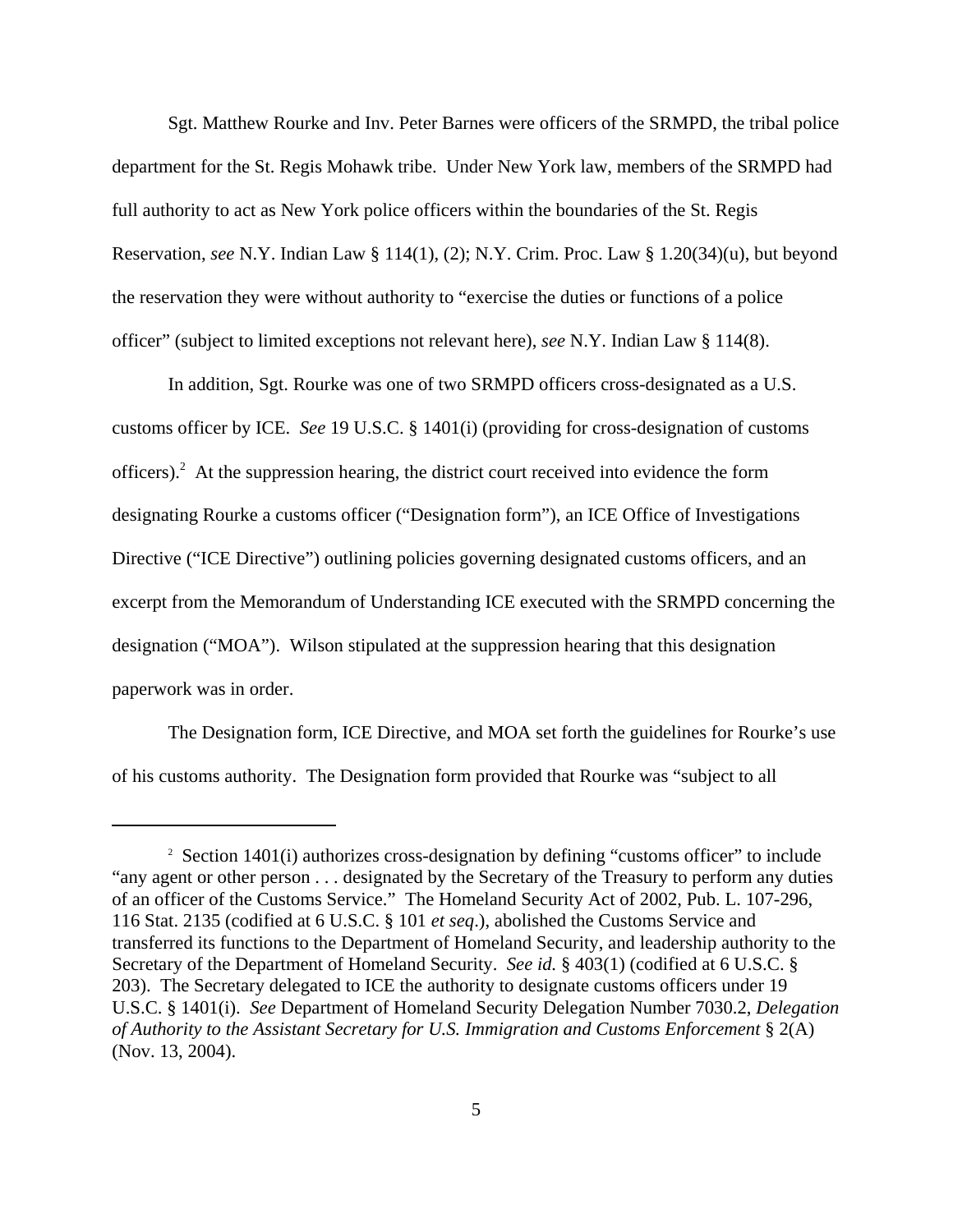guidelines, directives and instructions of ICE" when acting as a Customs officer. The form required that he contact the appropriate ICE Special Agent in Charge ("SAC") or Resident Agent in Charge prior to conducting any examination or search of a vehicle. The ICE Directive provided that "the authority of a designated Customs Officer is valid anywhere within the United States . . . and may be exercised as such, provided that a SAC is consulted and approval is received from that SAC." Further, the ICE Directive "strictly prohibited" a designated Customs Officer's "[u]se of [customs] authorities without first having been coordinated and approved by the appropriate SAC." Finally, the MOA provided that ICE designations "will be used only for the duration of the specified law enforcement activity for which the approval was extended, and to the extent of such approval." Both the MOA and the ICE Directive include language disclaiming that they confer any private rights.

## **B.**

On the morning of Wilson's arrest, Sgt. Rourke was monitoring radio traffic from his office in Hogansburg, New York, on the Reservation. At approximately 9:00 a.m., Officer Virginia Johnson of the SRMPD reported over the radio that she had seen a white man driving north in a green Pontiac Bonneville, heading toward an unguarded, unmarked crossing into Quebec. The Akwesasne Mohawk police in Canada reported back that they had located the vehicle and driver in Quebec, and had seen the vehicle reenter the United States through the same unmarked crossing through which it had exited.

Within minutes of hearing that the green Bonneville had returned to the United States, Sgt. Rourke and Inv. Barnes left the police station in a police vehicle and soon found the

6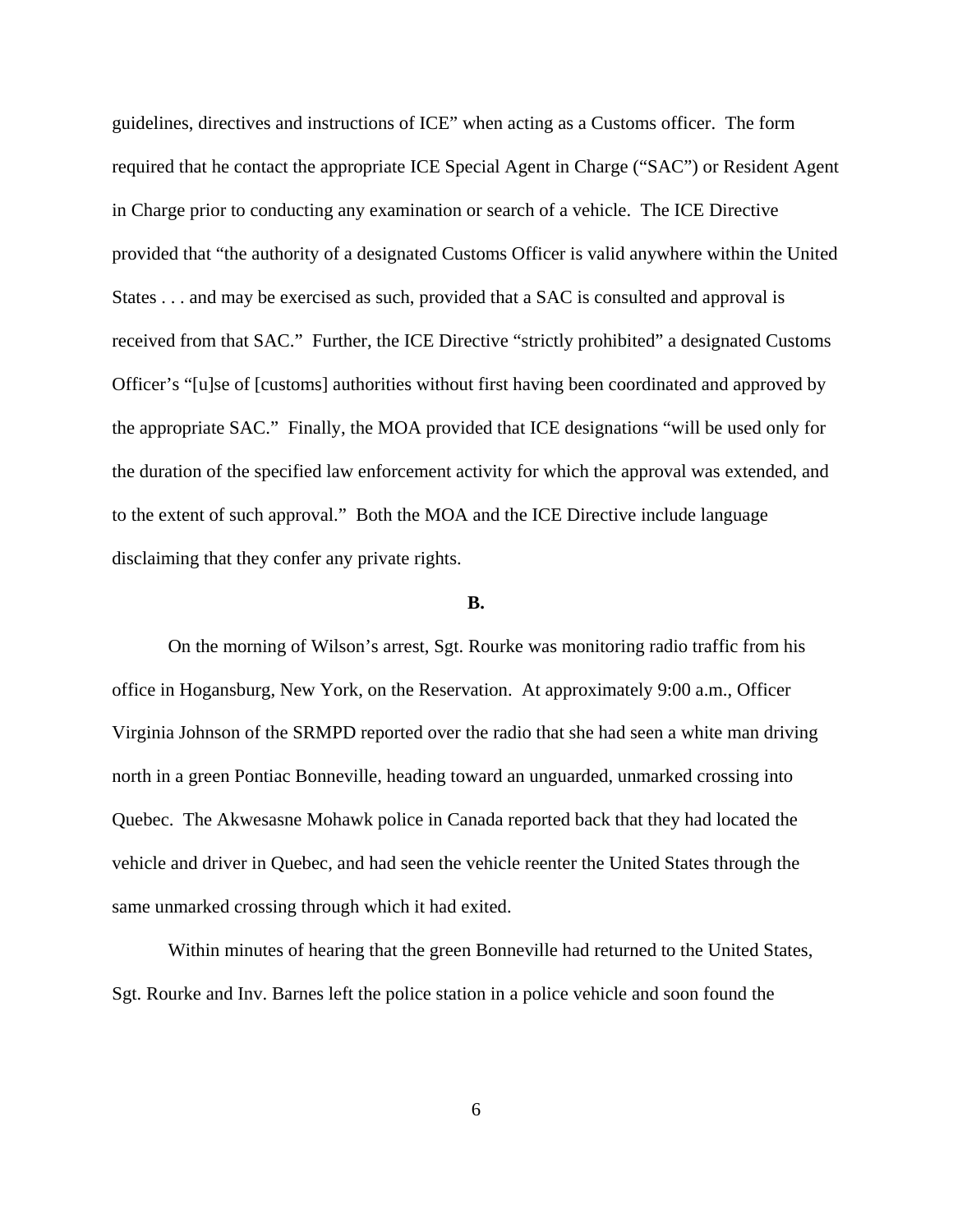Bonneville at a truck stop outside St. Regis territory. They observed that its rear license plate was obstructed by snow and road debris.

At approximately 9:17 a.m., after following the vehicle for a short distance outside the reservation, the officers stopped the vehicle. They did not contact any ICE official prior to making the stop. Upon questioning, the driver identified himself as Eric C. Wilson (the defendant before us) and said he was on his way from his home in St. Regis Falls, New York, to go to work for a man named Phillip Tarbell. A record check showed that the vehicle was registered to Phillip Tarbell, who, the officers knew, had recently been arrested with approximately twenty pounds of marijuana. At some point, Officer Johnson arrived and identified both Wilson and the Bonneville as the driver and vehicle that she had earlier observed.

Around the time that Sgt. Rourke learned that Phillip Tarbell was the registered owner of the vehicle, Sgt. Rourke telephoned ICE Agent in Charge Mario Fiacco, and obtained Agent Fiacco's authorization to search the vehicle under his designated customs authority. Sgt. Rourke then conducted a second interview with Wilson. Wilson repeated his earlier account that he was coming from his home in St. Regis Falls, was on his way to work, and had stopped for gas at the truck stop without making any other stops. Upon Sgt. Rourke's asking if Wilson had not, in fact, been to Canada, Wilson admitted he had been to Quebec and told Sgt. Rourke that he had done so to see a friend. Sgt. Rourke asked if Wilson had gone to Quebec to "score a little," to which Wilson responded that he had visited the friend in Canada to obtain a small quantity of marijuana before going to work. He also admitted that he was in possession of a marijuana pipe.

Sgt. Rourke had not conducted any search when U.S. Border Patrol Agents Justin Chamberlain and David Marston arrived at the scene.Agent Chamberlain interviewed Wilson,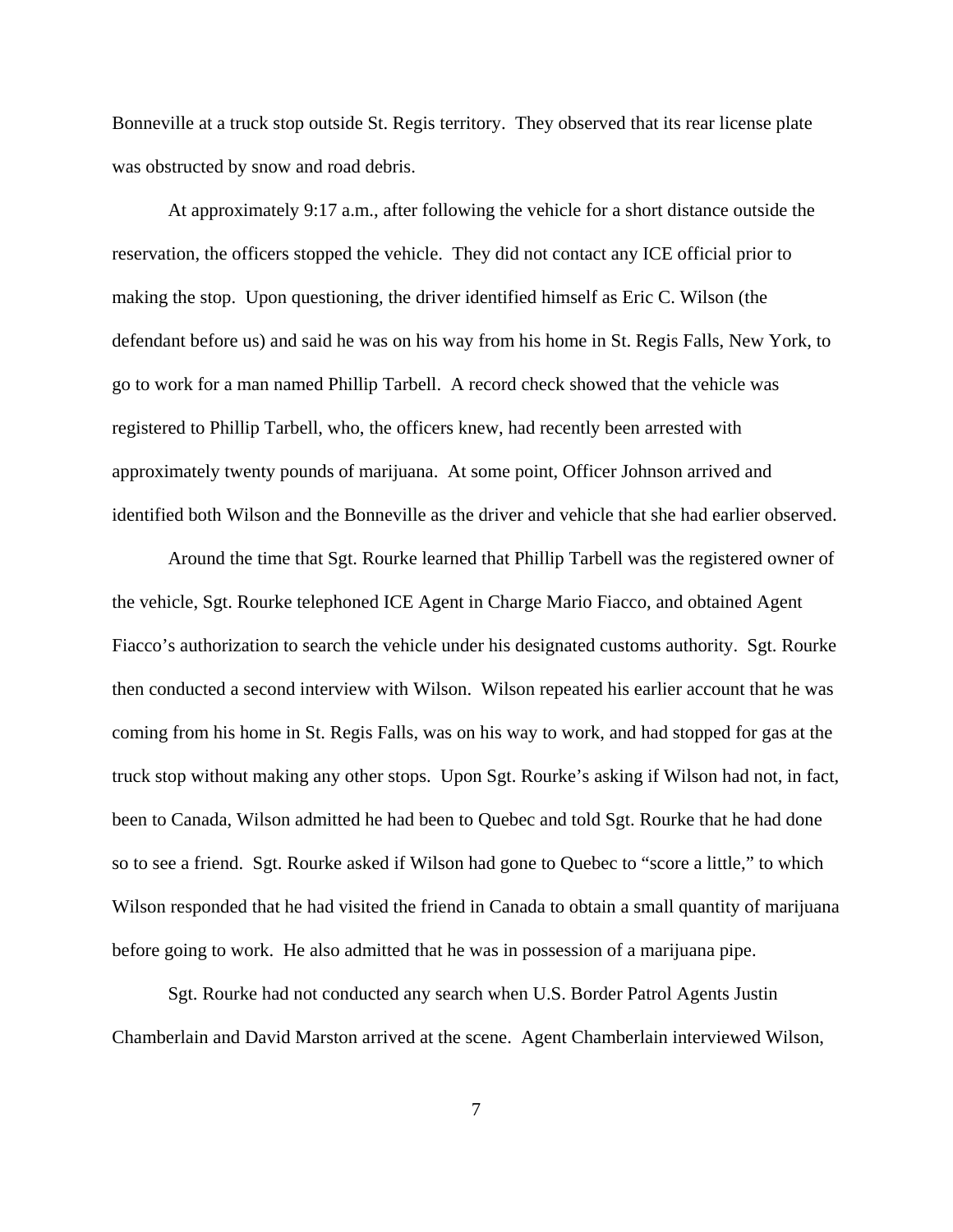who again admitted that he was returning from Canada and that he had a marijuana pipe. Agent Chamberlain searched the vehicle and found three duffel bags containing a green leafy substance that a field test determined to be marijuana.

## **II.**

Based on these findings, the district court granted the motion to suppress and affirmed that order on reconsideration. The district court concluded that the stop was unconstitutional because Sgt. Rourke and Inv. Barnes were without lawful authority to act—either in their capacity as SRMPD officers or in Sgt. Rourke's capacity as a designated customs officer—when they made the stop. The court reasoned that Sgt. Rourke could not validly act as a designated customs officer when he stopped the vehicle because he had not obtained prior authorization to exercise customs authority as required by the ICE Directive. The court determined that Sgt. Rourke and Inv. Barnes could not validly act as police officers under New York law because they effected the stop outside of their territorial jurisdiction, the stop did not come within any exception to the limitation on their jurisdiction, and the stop was not a valid citizen's arrest under New York law. The government now appeals.

#### **DISCUSSION**

On appeal, the government argues that the district court erred in granting Wilson's suppression motion because the vehicle stop was justified under applicable Fourth Amendment standards and because neither the officers' breach of their jurisdictional boundary nor their failure to comply with the ICE Directive had any bearing on the stop's constitutionality under the Fourth Amendment. We hold that the stop comported with the Fourth Amendment because Sgt. Rourke, acting in his capacity as a cross-designated customs officer, had probable cause to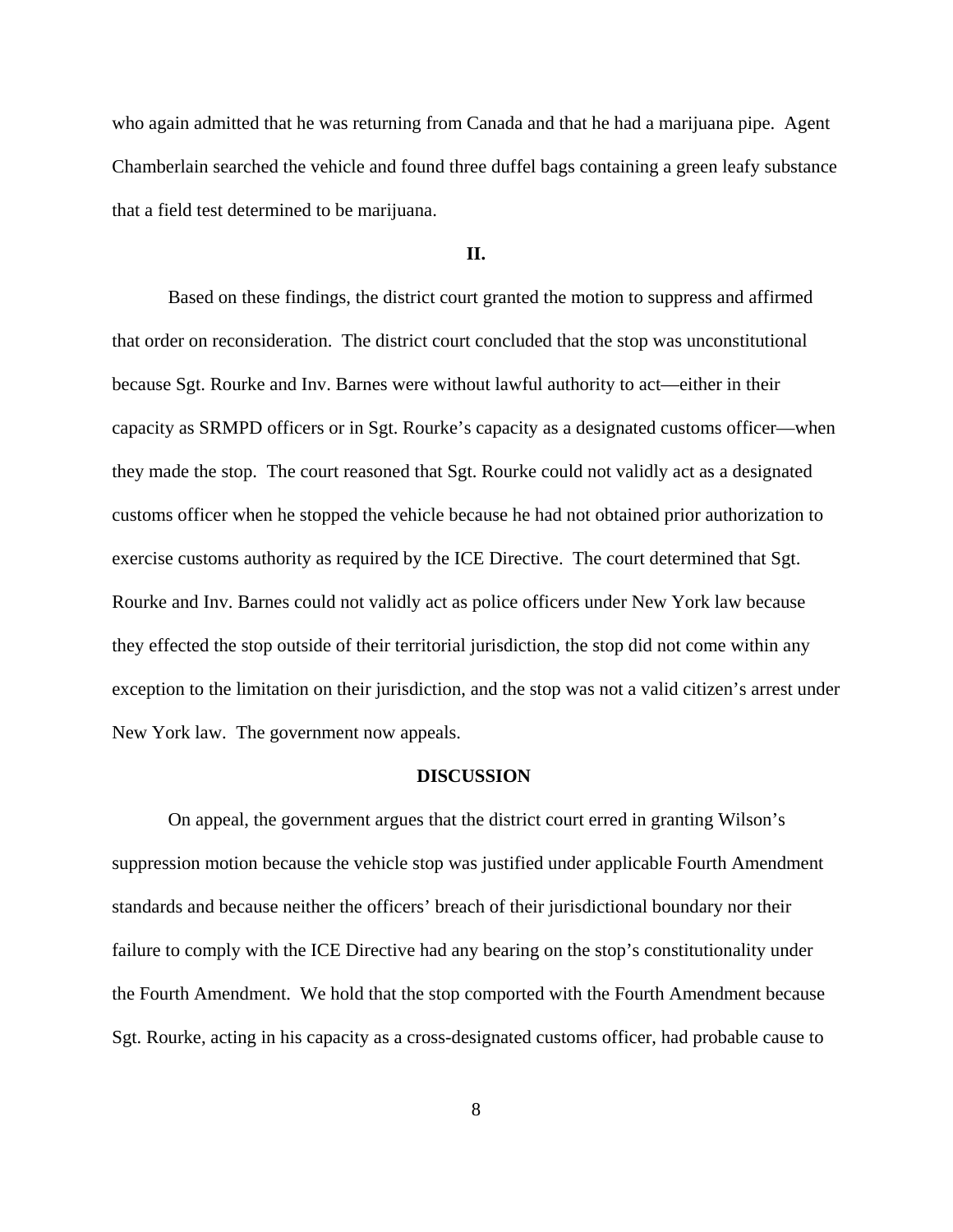stop the vehicle for a violation of federal law. We agree with the government that the failure to comply with the ICE Directive did not render the stop unconstitutional under the Fourth Amendment, and we therefore do not reach the separate question whether the breach of the state jurisdictional boundary violated the Fourth Amendment.

## **I.**

In an appeal from a district court's ruling on a motion to suppress, we review legal conclusions de novo, *Ornelas v. United States*, 517 U.S. 690, 699 (1996), and findings of fact for clear error, *United States v. Simmons*, 560 F.3d 98, 103 (2d Cir. 2009).<sup>3</sup> Determinations of probable cause are mixed questions of law and fact that we review de novo, reviewing the underlying "findings of historical fact only for clear error and . . . giv[ing] due weight to inferences drawn from those facts by resident judges and law enforcement officers." *Ornelas*, 517 U.S. at 699.

## **II.**

The Fourth Amendment protects the "right of the people to be secure in their persons . . . against unreasonable searches and seizures." U.S. Const. amend. IV. This protection extends to vehicle stops. *Whren v. United States*, 517 U.S. 806, 809-10 (1996). "[T]he Fourth Amendment requires that an officer making a traffic stop have probable cause or reasonable suspicion that the

<sup>&</sup>lt;sup>3</sup> Our decisions conflict as to whether we should view those findings in the light most favorable to the government or in the light most favorable to Wilson. *Compare, e.g.*, *United States v. Barner*, 666 F.3d 79, 82 (2d Cir. 2012) (considering findings of fact underlying grant of motion to suppress in light most favorable to the government, although the government did not prevail below), *and United States v. Howard*, 489 F.3d 484, 490 (2d Cir. 2007) (same), *with, e.g.*, *United States v. Williams*, 681 F.3d 35, 40 (2d Cir. 2012) (viewing facts in light most favorable to prevailing party), *and United States v. Harrell*, 268 F.3d 141, 145 (2d Cir. 2001) (same). We do not resolve this conflict because the outcome would be the same under either standard of review.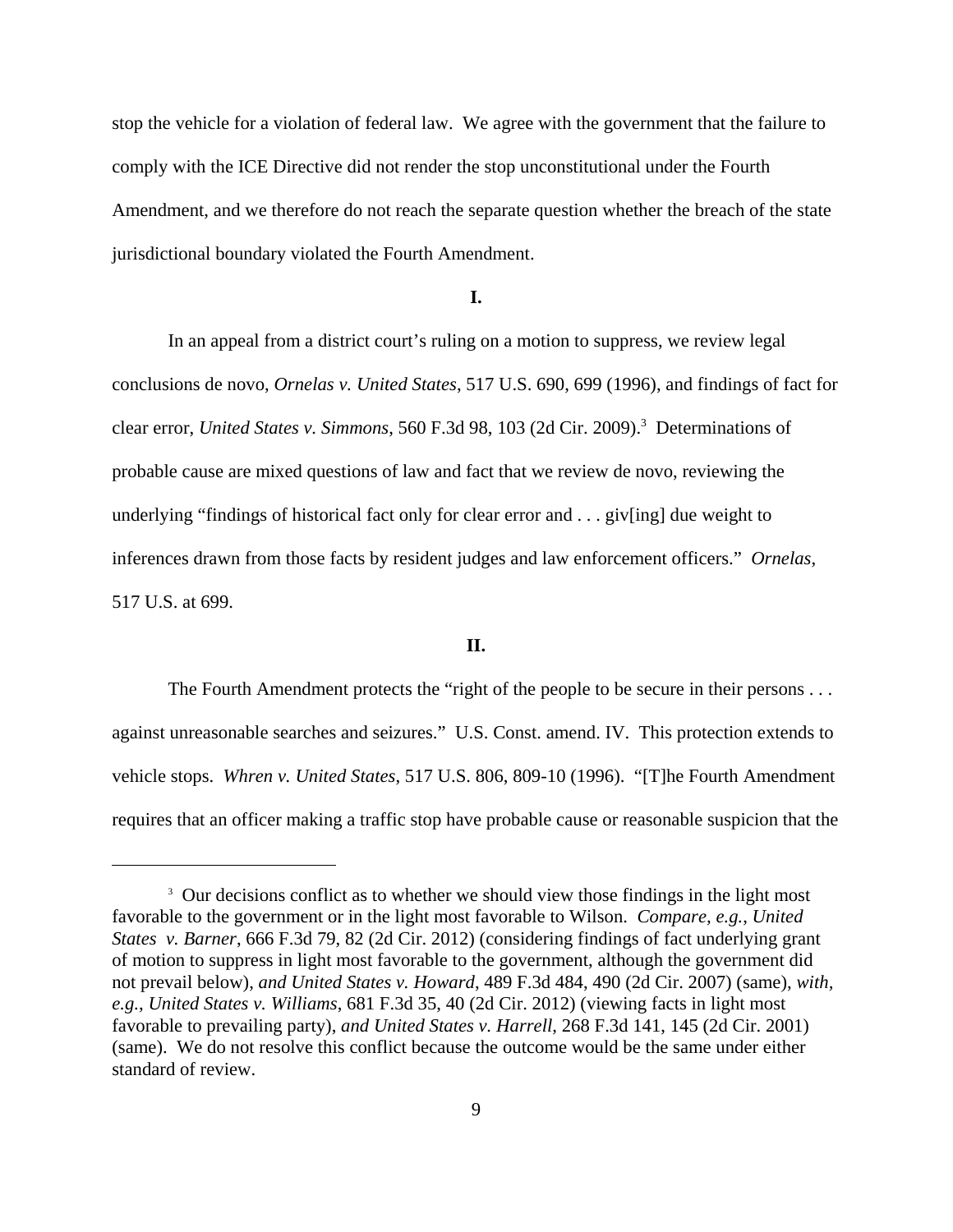person stopped has committed a traffic violation or is otherwise engaged in or about to be engaged in criminal activity." *United States v. Harrison*, 606 F.3d 42, 45 (2d Cir. 2010) (citation and internal quotation marks omitted).<sup>4</sup> Probable cause to make a stop exists when an officer "has knowledge or reasonably trustworthy information of facts and circumstances that are sufficient to warrant a person of reasonable caution in the belief that the [suspect] has committed or is committing a crime." *United States v. Delossantos*, 536 F.3d 155, 158-59 (2d Cir. 2008) (internal quotation marks omitted).

In addition, "[t]he touchstone of . . . analysis under the Fourth Amendment is always the reasonableness in all the circumstances of the particular governmental invasion of a citizen's personal security." *Pennsylvania v. Mimms*, 434 U.S. 106, 108-09 (1977) (internal quotation marks omitted). This reasonableness inquiry generally entails "assessing, on the one hand, the degree to which [a seizure] intrudes upon an individual's privacy and, on the other, the degree to which it is needed for the promotion of legitimate governmental interests." *Virginia v. Moore*, 553 U.S. 164, 171 (2008).

In *Whren*, the Court held that a case-by-case balancing of all factors bearing on the reasonableness of a seizure is not usually necessary when a seizure is justified by probable cause because, as a general matter, "probable cause to believe the law has been broken outbalances private interest in avoiding police contact." *Whren*, 517 U.S. at 818 (internal quotation marks

<sup>4</sup> Different requirements govern vehicle stops at the international border or its functional equivalent because there "[t]he Government's interest in preventing the entry of unwanted persons and effects is at its zenith." *United States v. Flores-Montano*, 541 U.S. 149, 152 (2004). Here, while the government argued below that the stop took place at the functional equivalent of the border, the government does not press this argument on appeal and argues only that the stop was justified under the standard Fourth Amendment requirements of probable cause or reasonable suspicion. *See* Appellee's Br. 5 n.3.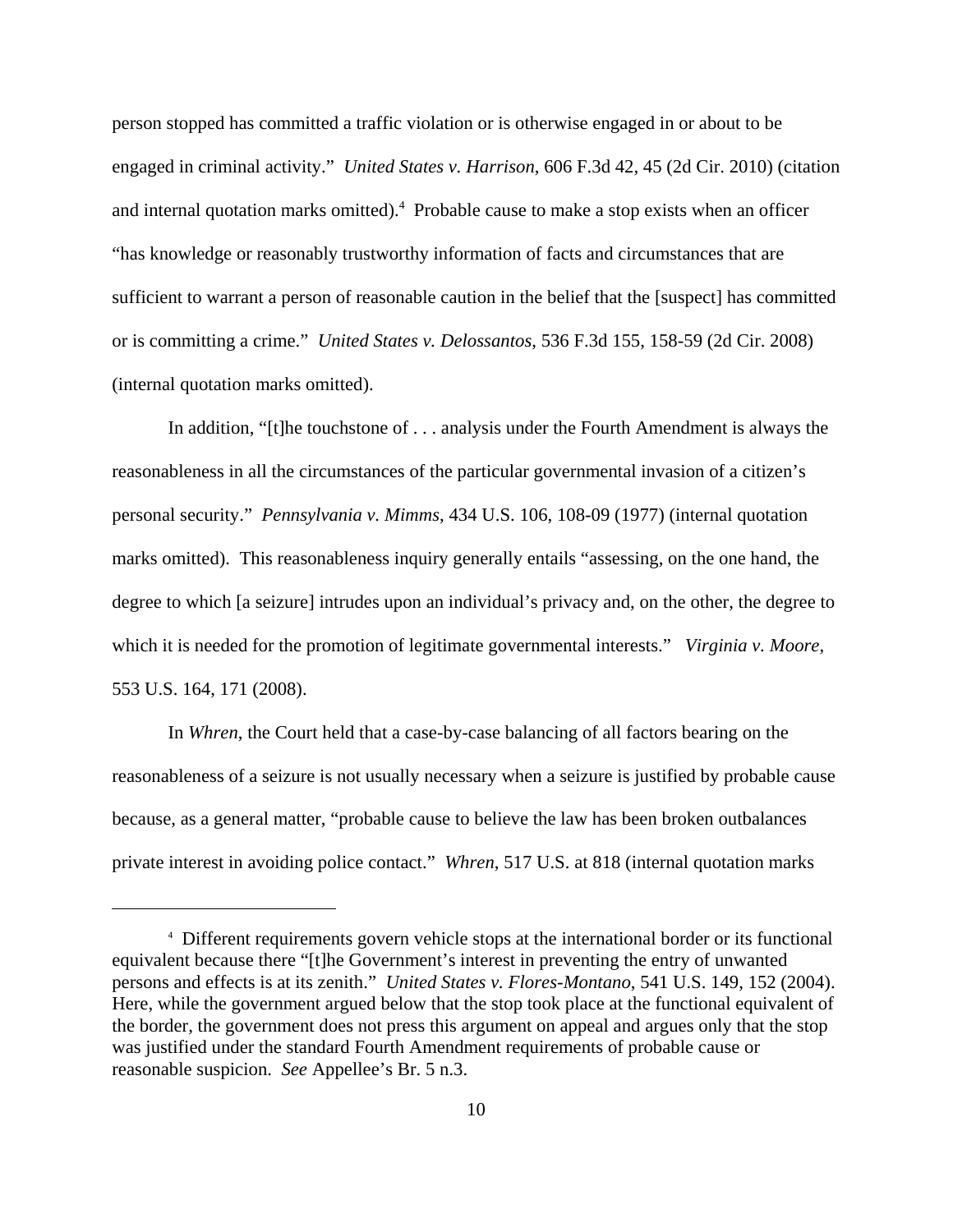omitted). The Court allowed, however, that not every search or seizure justified by probable cause necessarily satisfies the Fourth Amendment. A search or seizure supported by probable cause may be unreasonable in violation of the Fourth Amendment if it is "conducted in an extraordinary manner, unusually harmful to an individual's privacy or even physical interests—such as, for example, seizure by means of deadly force, unannounced entry into a home, entry into a home without a warrant, or physical penetration of the body." *Id.* at 818 (citations omitted).

Applying these principles to a vehicle stop justified by probable cause but made in violation of a local regulation limiting plainclothes officers' authority to enforce traffic laws, the Court in *Whren* concluded that the violation of the regulation did not affect the reasonableness of the stop for Fourth Amendment purposes because "[t]he making of a traffic stop out of uniform does not remotely qualify as such an extreme practice." *Id.* More broadly, the *Whren* Court suggested that such local police enforcement practices generally have no bearing on the reasonableness of a search or seizure because such practices, "even if they could be practicably assessed by a judge, vary from place to place and from time to time;" the court rejected the implication that "the search and seizure protections of the Fourth Amendment are so variable and can be made to turn upon such trivialities." *Id.* at 815 (citations omitted).

In *Moore*, the Supreme Court held that officers who had probable cause to arrest a suspect did not, by doing so in contravention of a state law limiting the circumstances under which an officer could make an arrest for certain offenses, violate the Fourth Amendment. Reaffirming *Whren*, the Court explained that "[w]e thought it obvious that the Fourth Amendment's meaning did not change with local law enforcement practices—even practices set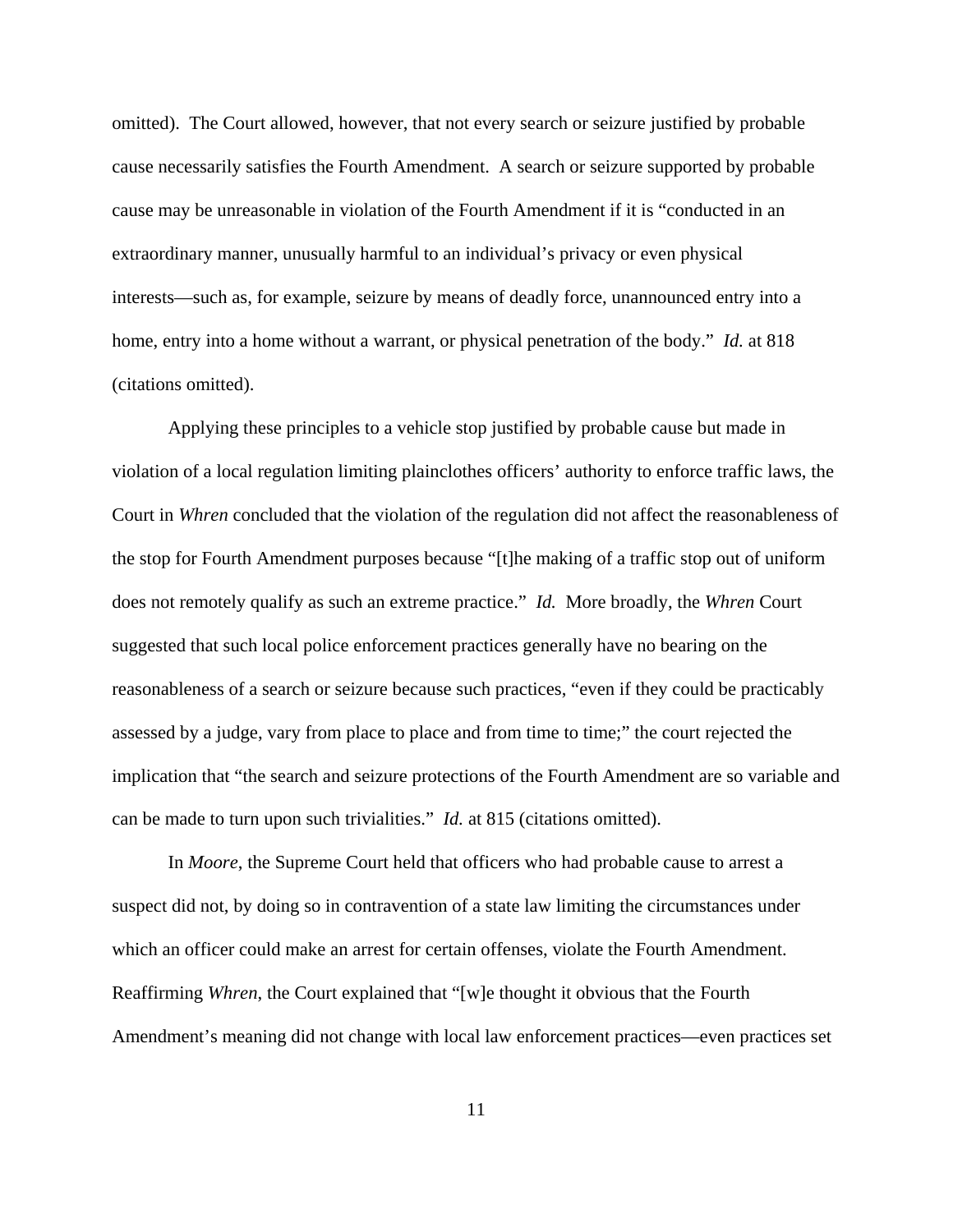by rule." *Moore*, 553 U.S. at 172. The Court thus concluded that "while States are free to regulate . . . arrests however they desire, state restrictions do not alter the Fourth Amendment's protections." *Id.* at 176.

Read together, *Moore* and *Whren* stand for the proposition that the Fourth Amendment does not generally incorporate local statutory or regulatory restrictions on seizures and that the violation of such restrictions will not generally affect the constitutionality of a seizure supported by probable cause.

# **III.**

Applying these principles to this appeal, we conclude that the district court erred in granting Wilson's motion to suppress. First, the stop was justified by probable cause to believe that Wilson had entered the United States in violation of federal law. Second, as a validly designated customs officer, Sgt. Rourke was authorized to effect the stop, and his violation of the ICE Directive—an internal agency policy—did not give rise to a Fourth Amendment violation because the Directive's prior authorization requirement did not implicate any interest protected by the Fourth Amendment.

#### **A.**

We begin our analysis by determining whether the vehicle stop was justified by probable cause to believe that Wilson had committed or was committing a crime. Based on the district court's findings of fact, we conclude that it was. First, the officers had probable cause to believe that Wilson had intentionally failed to enter the United States at an officially-designated border crossing in violation of 19 U.S.C.  $\S$  1433(b)(1) and 1436(a)(1), (c).<sup>5</sup> At the time the officers

<sup>5</sup> 19 U.S.C. § 1433(b)(1) provides that "[v]ehicles may arrive in the United States only at border crossing points designated by the Secretary." Section 1436, in turn, makes it unlawful to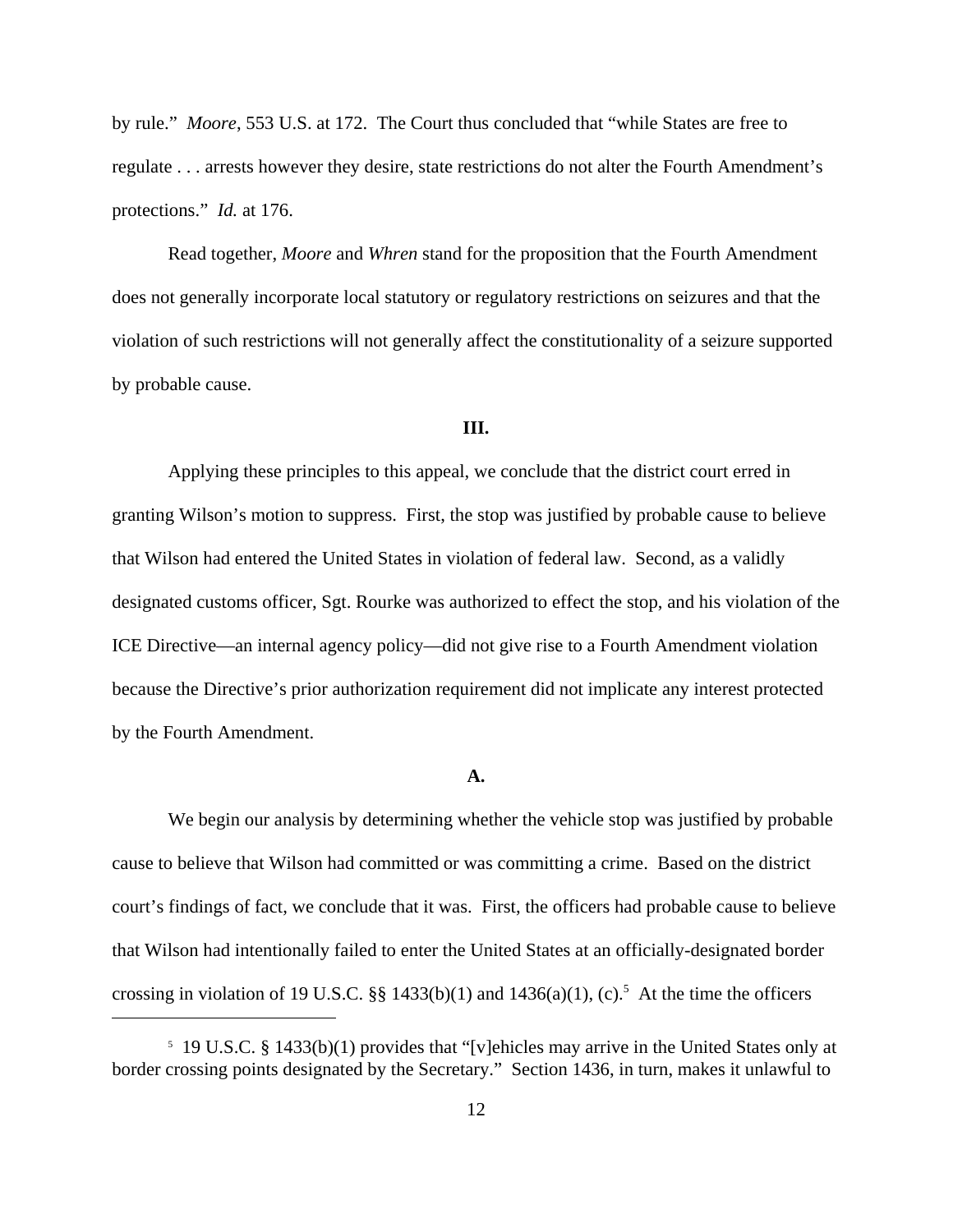stopped the vehicle, they were aware that the vehicle had left and reentered the United States in a brief period of time at an unguarded, undesignated border crossing. In addition, because (as the district court found) the officers had observed that the license plate was covered by snow and road debris, the officers had probable cause to believe that Wilson had violated Section 402(1)(b) of the New York Vehicle and Traffic Law by driving with an obstructed license. *See* N.Y. Veh. & Traf. Law § 402(1)(b), (8).

## **B.**

We next address whether Sgt. Rourke's violation of the ICE Directive's requirement of obtaining prior authorization rendered the stop unconstitutional. The district court and Wilson appear to have assumed that the failure to follow the requirements of the ICE Directive was sufficient to warrant suppression. Such an assumption is untenable in light of *Moore* and *Whren*.

The ICE Directive that Rourke violated provided that a designated customs officer's "[u]se of [customs] authorities without first having been coordinated and approved by the appropriate SAC is strictly prohibited." Wilson has not suggested, however, that, as a general matter, the Fourth Amendment requires an officer to obtain supervisory authorization prior to making a vehicle stop justified by probable cause, nor are we aware of any authority that could

fail to comply with Section 1433, *see* 19 U.S.C. § 1436(a)(1), and provides a criminal penalty for any intentional violation, *see* 19 U.S.C. § 1436(c). As the government acknowledges on appeal, "[i]n district court the government cited to § 1433, and referred to Wilson's entry as illegal, without citing to § 1436." Appellee Br. 21 n.15. The government thus failed to provide the court with the authority to demonstrate that violating Section 1433(b)(1) is a federal crime. While "[w]e normally will not reverse a judgment on the basis of an argument that was not made to the district court," *Leyda v. AlliedSignal, Inc.*, 322 F.3d 199, 207 (2d Cir. 2003), we have the discretion to consider a new argument "where the issue is purely legal and there is no need for additional fact-finding," *Readco, Inc. v. Marine Midland Bank*, 81 F.3d 295, 302 (2d Cir. 1996). Here, because the question of whether the intentional violation of Section 1433(b)(1) is a criminal offense is a wholly legal issue that is not disputed on appeal, we exercise our discretion to consider it.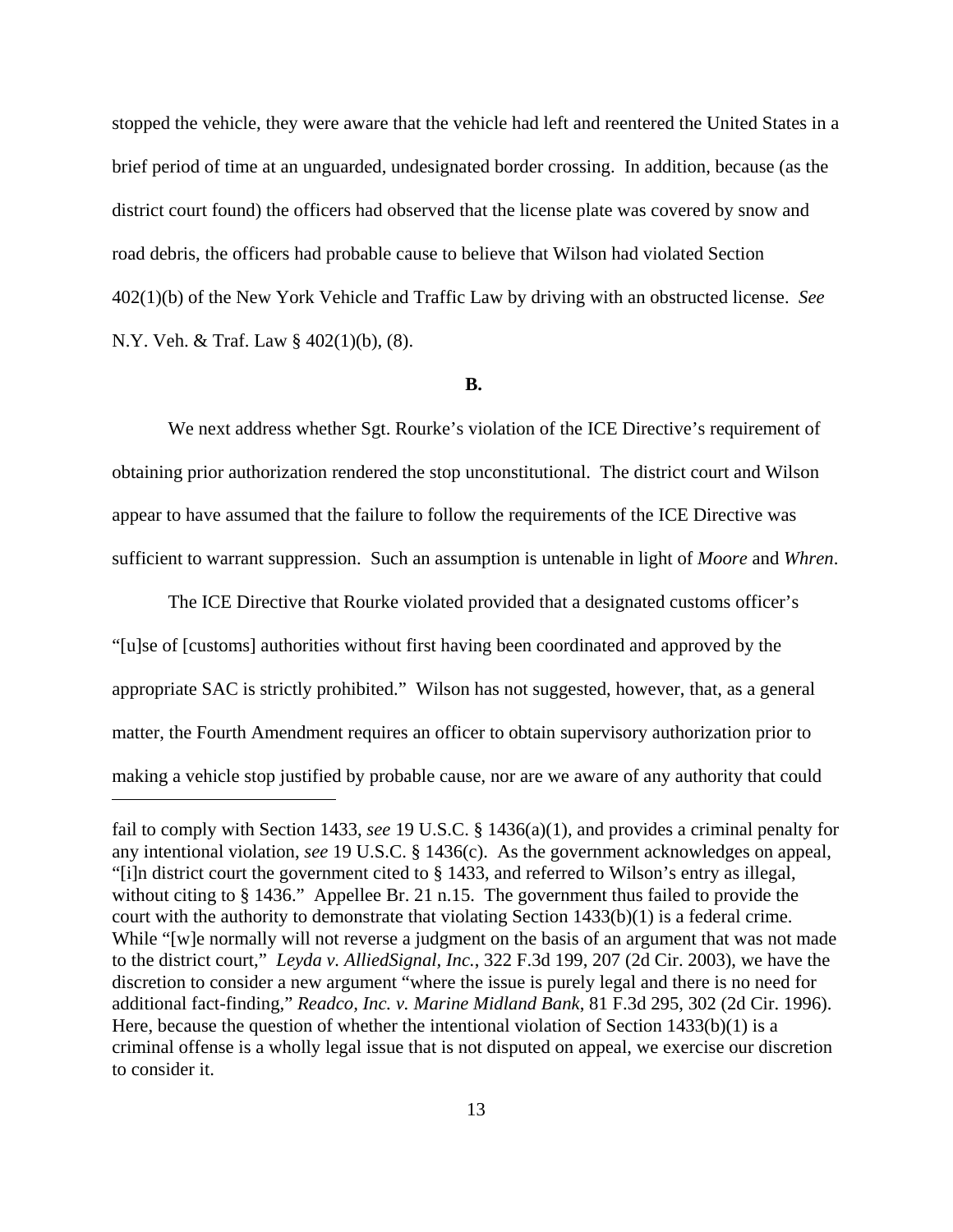support such a suggestion. *Cf. United States v. Caceres*, 440 U.S. 741, 744 (1979) (holding that IRS agents did not violate the Fourth Amendment by conducting surveillance in violation of regulations requiring prior authorization because "[n]either the Constitution nor any Act of Congress requires that official approval be secured before conversations are overheard or recorded by Government agents with the consent of one of the conversants"). Instead, Wilson's Fourth Amendment argument rests entirely on the fact Sgt. Rourke violated the prohibition in the ICE Directive. This argument fails in light of *Moore* and *Whren*. Nothing about the Fourth Amendment elevates an internal law enforcement agency directive regarding the chain of command to constitutional significance.

*Whren* allows that a stop supported by probable cause may be unreasonable if it is executed in an "extraordinary manner," but Rourke's failure to seek authorization does not present such a case because it does not implicate Wilson's privacy or physical interests. *See Whren*, 517 U.S. at 818. Indeed, the violation of the ICE Directive is materially indistinguishable from the violations at issue in *Whren* and *Moore*, and it is therefore subject to the general rule that local practices "do not alter the Fourth Amendment's protections." *Moore*, 553 U.S. at 176; *accord United States v. Felipe*, 148 F.3d 101, 109 (2d Cir. 1998) ("[S]uppression is not an available remedy for violations of agency regulations that fail to raise constitutional questions.").

In addition, we observe that the district court erred in suggesting that Sgt. Rourke was utterly without authority to act as a designated customs officer when he effected the stop in violation of the ICE Directive. Wilson stipulated that Rourke was a validly designated customs officer. Nothing in the statute defining "customs officer" conditions that status on compliance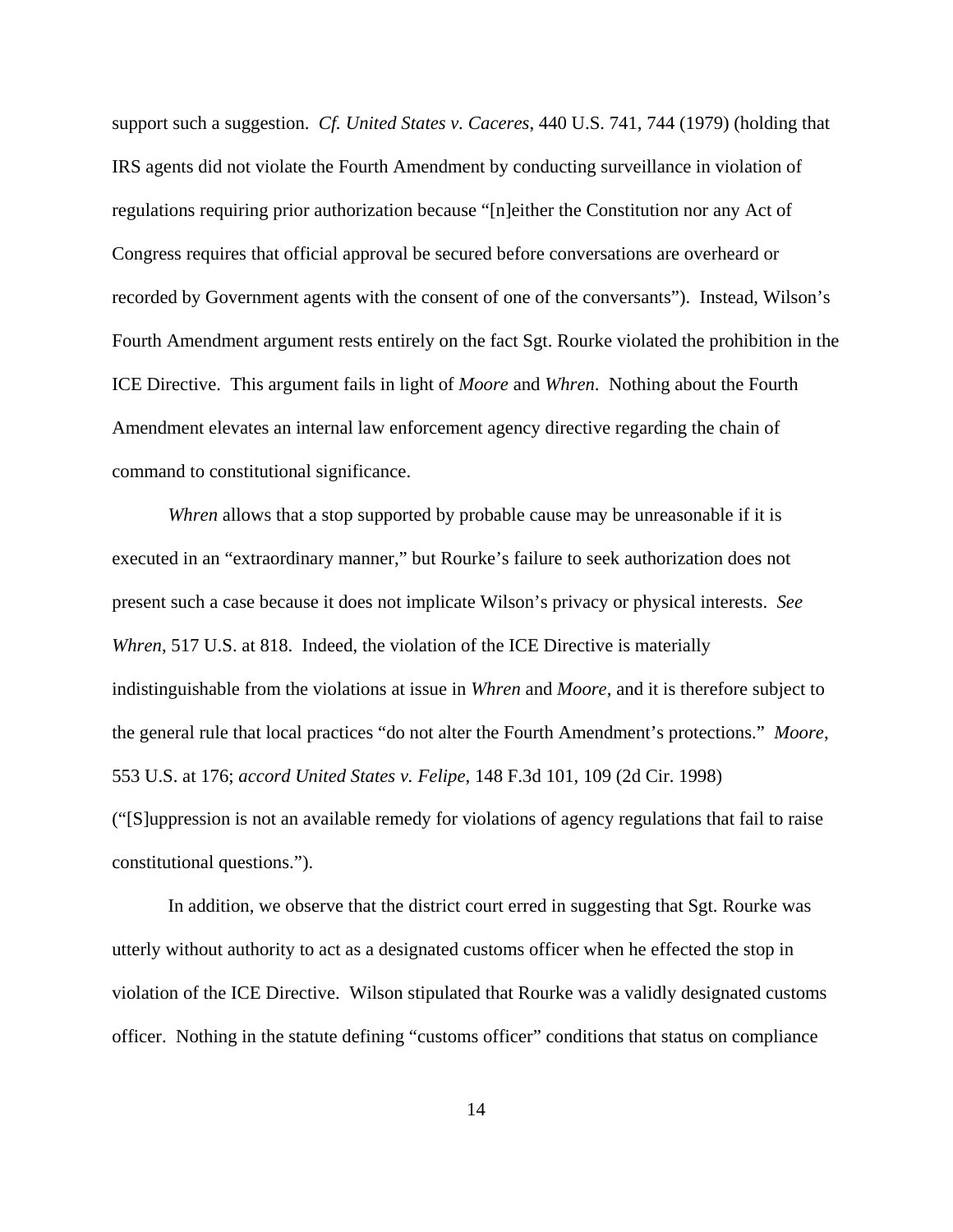with agency directives. *See* 19 U.S.C. § 1401(i). Thus, we need not address whether lack of valid status as a law enforcement officer would affect the constitutionality of a law enforcement action under *Moore* and *Whren* because Sgt. Rourke's violation of the ICE Directive had no bearing on the validity of his status as a designated customs officer.

### **C.**

Because we determine that the district court erred in concluding that Rourke's failure to seek prior authorization under the MOA rendered him without authority to act and violated the Fourth Amendment, we need not—and do not—reach the separate question whether the officer's violation of the state jurisdictional statute at issue in this case is controlled by *Moore* and *Whren* such that this state law violation does not affect the reasonableness of the stop.

At oral argument, the government stated that, under its interpretation of *Moore*, a hypothetical child welfare officer from Wyoming could conduct a law enforcement action in New York City without offending the Fourth Amendment, so long as the action was justified by the requisite level of suspicion. The government's position that *Moore* renders geographical jurisdictional limitations irrelevant to the Fourth Amendment would, if accepted, have farreaching effects. Because a decision on the scope of *Moore* is unnecessary to resolving this appeal, we need not and hence do not reach this question.

#### **IV.**

Wilson's suppression motion also challenged the validity of Agent Chamberlain's search of the vehicle.The district court did not reach this question, but, based on the district court's findings of fact, we conclude that the search did not violate the Fourth Amendment.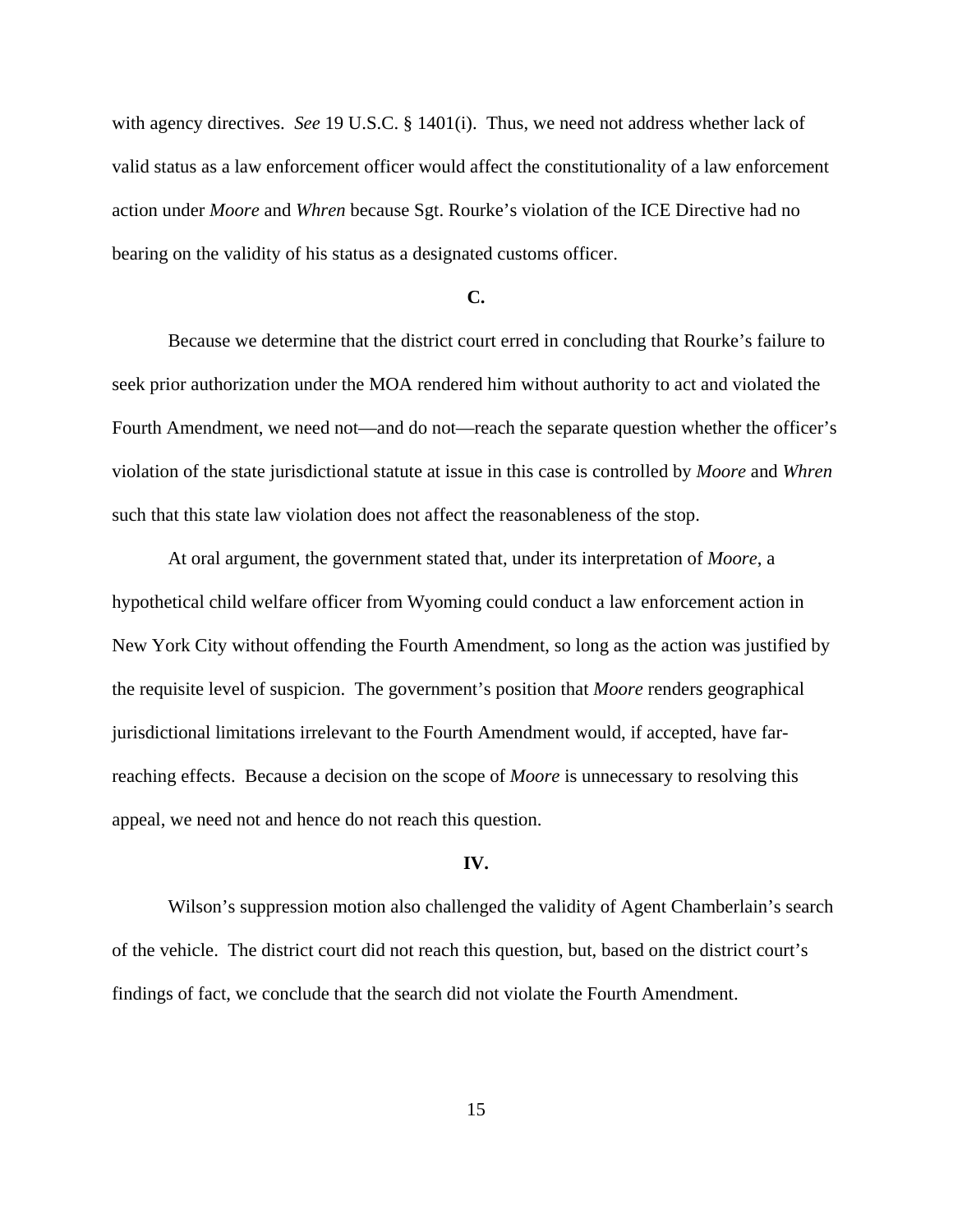Under the "automobile" exception to the warrant requirement, officers may conduct a warrantless search of a vehicle if they have probable cause to believe it contains contraband or other evidence of a crime. *United States v. Ross*, 456 U.S. 798, 820-21 (1982); *Carroll v. United States*, 267 U.S. 132, 153-54 (1925). Probable cause to conduct a search "exists where the facts and circumstances within the officers' knowledge and of which they had reasonably trustworthy information are sufficient in themselves to warrant a man of reasonable caution in the belief that evidence of a crime will be found in the place to be searched." *United States v. Gaskin*, 364 F.3d 438, 456 (2d Cir. 2004) (internal quotation marks and alterations omitted).

"The scope of a warrantless search of an automobile . . . is defined by the object of the search and the places in which there is probable cause to believe that it may be found." *Ross*, 456 U.S. at 824. Thus, "[w]here the probable cause upon which the search is based extends to the entire vehicle, the permissible scope of the search pursuant to this exception includes every part of the vehicle and its contents including all containers and packages that may conceal the object of the search." *United States v. Navas*, 597 F.3d 492, 497 (2d Cir. 2010) (internal quotation marks and alterations omitted).

Here, the question is whether Agent Chamberlain had probable cause to believe that Wilson had contraband in his vehicle, including the trunk. According to the district court's findings, at the time of the search, the officers were aware of the following facts: Wilson was driving a vehicle registered to a man named Phillip Tarbell, who had recently been arrested with a large quantity of marijuana; Wilson had lied about having crossed the border at a nondesignated border crossing point, and had then admitted to lying; and Wilson admitted that he had a marijuana pipe in his possession and that he had "scored a little" marijuana across the